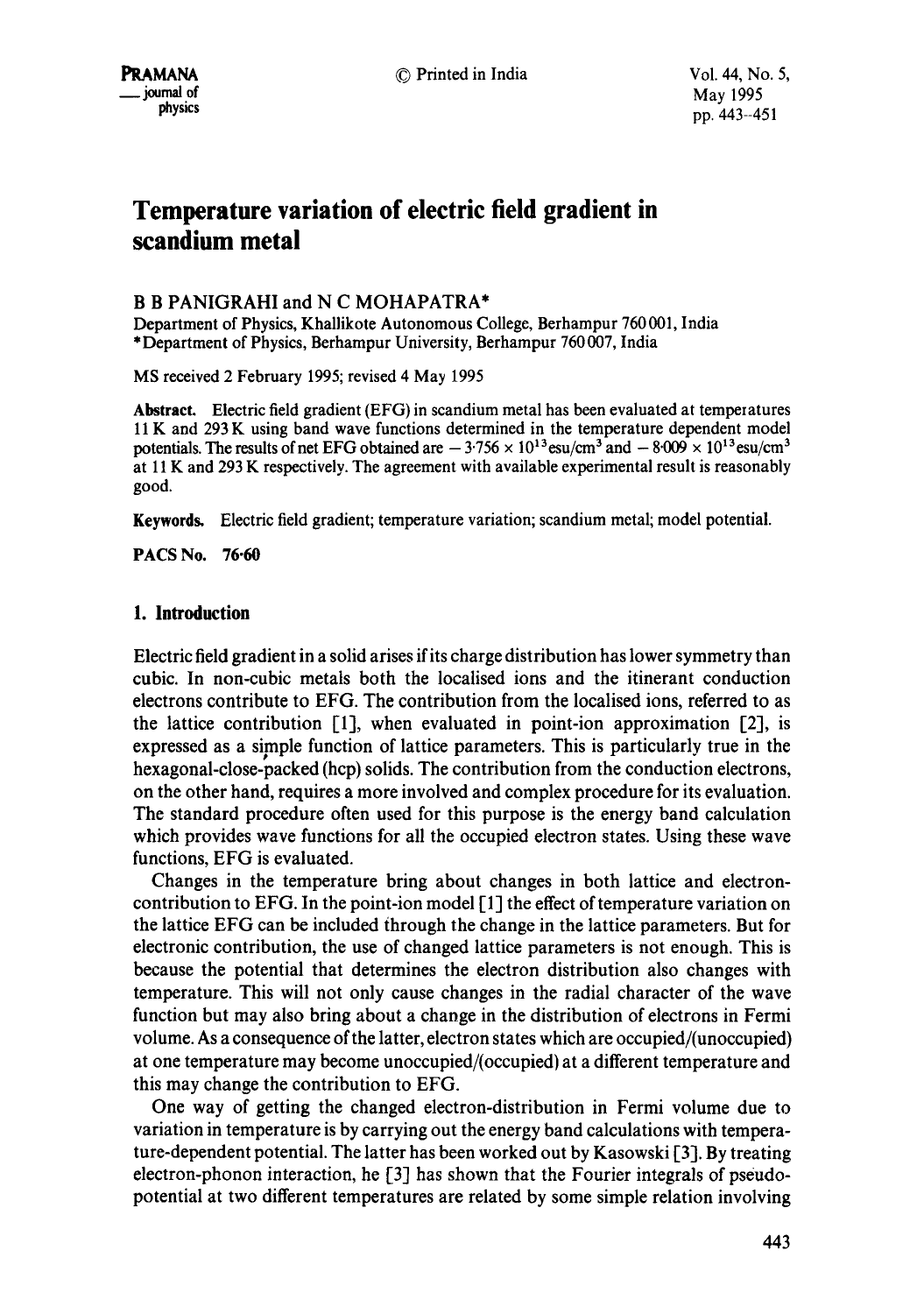#### *B B Panigrahi'and N C Mohapatra*

Debye-Waller factor [3]. Thus, using this formalism it is possible to obtain the Fourier integral of pseudo-potential at any temperature from those available at a known temperature. Once these are determined, they can be used in the energy band calculations to obtain energy and wave functions of occupied electron states at any desired temperature. This procedure has been used in the past for the study of temperature-dependence of Knight-shift [3] and spin susceptibility [4] in metals.

In the present work we have followed the above procedure for evaluating the EFG of the conduction electrons at two temperatures, namely, 11 K and 293 K. Although the procedure is general enough to be applicable for other temperatures, the present work is limited to the above two temperatures because lattice parameters for Sc are currently available  $\lceil 5, 6 \rceil$  only at these two temperatures.

The paper is organized as follows. In  $\S 2$  we briefly describe the theory of temperature dependence of EFG. Results and discussion are presented in § 3. Section 4 summarizes the conclusions.

#### 2. Theory

Energy band calculations using non-local model potential are very common. The details of this procedure applied to scandium metal at 293 K are described elsewhere [7, 8]. Here we will briefly go over the necessary theory for the sake of completeness. In atomic units ( $e^2 = 2$ ,  $h = 1$ ,  $m = \frac{1}{2}$ ) the Hamiltonian of an electron in a periodic solid is given by

$$
H = -\nabla^2 + V_{\rm m},\tag{1}
$$

where  $V_m$  is a suitable model potential which, in general, has a local and non-local part. The bare-ion model potential whose parameters are tabulated [9] is screened by the same dielectric function as used in the previous work [7].

The model wave function  $\chi_t$ , where t denotes the band index, is expanded on the basis of plane waves,

$$
|\chi_t(\mathbf{k})\rangle = \sum_{\mathbf{k}} C_t(\mathbf{k}, \mathbf{K}) |\mathbf{PW}(\mathbf{k} + \mathbf{K})\rangle, \tag{2}
$$

where the coefficients  $C_r(\mathbf{k}, \mathbf{K})$  and the band energy  $E_r(\mathbf{k})$  are obtained as solutions of the secular equation,

$$
|H_{\mathbf{k}+\mathbf{K},\mathbf{k}+\mathbf{K}'}-E_{t}(\mathbf{k})\delta_{\mathbf{K},\mathbf{K}'}|=0.
$$
\n(3)

Once the coefficients  $C_i(\mathbf{k}, \mathbf{K})$  are determined, the true wave function  $|\Psi_i(\mathbf{k})\rangle$  is constructed from the model wave function  $|\chi_t(\mathbf{k})\rangle$  by orthogonalizing the latter to the core states in the solid, each of which is represented by a single tight binding function  $|\Phi_{i}(\mathbf{k})\rangle$ . Thus

$$
|\Psi_{t}(\mathbf{k})\rangle = \sum_{\mathbf{k}} C_{t}(\mathbf{k}, \mathbf{K})[|\mathbf{PW}(\mathbf{k} + \mathbf{K})\rangle - \sum_{j} \langle \Phi_{j}(\mathbf{k})| \times \mathbf{PW}(\mathbf{k} + \mathbf{K})\rangle |\Phi_{j}(\mathbf{k})\rangle]
$$
(4)

with

$$
\Phi_j(\mathbf{k}, \mathbf{r}) = \frac{1}{\sqrt{N}} \sum_{\mu} e^{i\mathbf{k} \cdot \mathbf{R}_{\mu}} U_j(\mathbf{r} - \mathbf{R}_{\mu}).
$$
\n(5)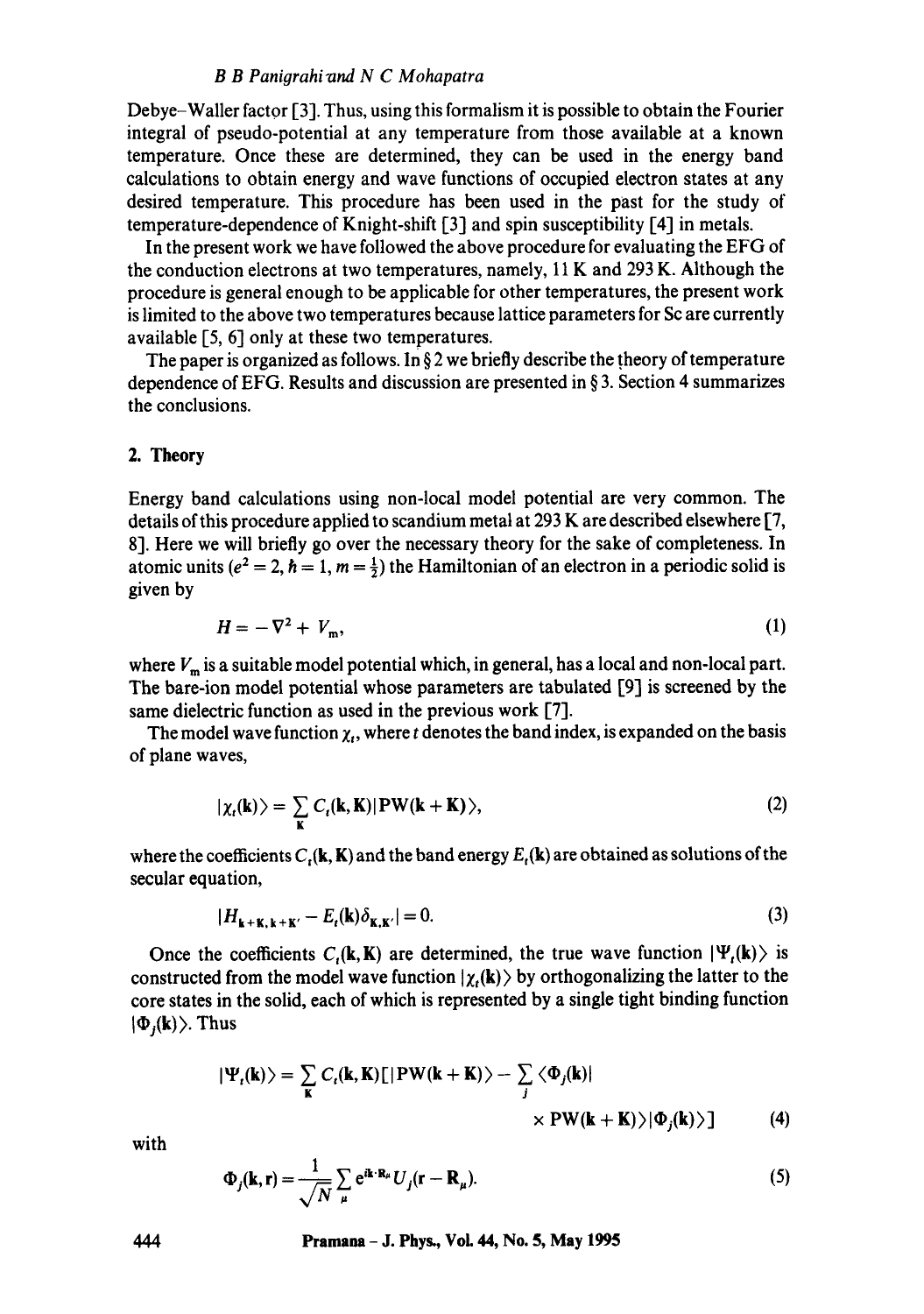In (5)  $\mathbf{R}_n$  is a direct lattice vector and U<sub>i</sub> is the jth atomic core state. The latter, separated into a radial and an angular part is expressed in standard notation by

$$
U_{nlm}(\mathbf{r}) = \frac{P_{nl}(r)}{r} Y_{lm}(\theta, \Phi),
$$
\n(6)

where the  $Y_{lm}$  functions are the standard spherical harmonics. The function  $P_{nl}(r)$  is normalized as follows,

$$
\int_{0}^{\infty} P_{nl}^{2}(r) dr = 1.
$$
 (7)

This briefly describes the formalism of obtaining energy and wave functions in the variational procedure using model potential. In the next sub-section we briefly describe the procedure that determines the temperature dependence of the model potential.

#### *2.1 Temperature-dependence of model potential*

In metals, the Fourier integral of pseudo-potential factorises into two parts; the structure factor and the form factor. The former is a function of the lattice co-ordinates alone while the latter is independent of the lattice co-ordinates. It is this separation which made it possible for Kasowski  $\lceil 3 \rceil$  to express the Fourier integral of the pseudopotential at temperature T in terms of the corresponding quantity at  $T = 0$ K by the simple relation

$$
\langle \mathbf{k} + \mathbf{K} | V_{\mathbf{m}} | \mathbf{k} \rangle_T = \langle \mathbf{k} + \mathbf{K} | V_{\mathbf{m}} | \mathbf{k} \rangle_0 e^{-W_0(\mathbf{K}, T)}, \tag{8}
$$

where the function  $\exp(-2W_0)$  is the usual Debye-Waller [3] factor. The function  $W_0$ which depends on the frequencies  $\omega(\mathbf{q}, s)$  of the phonon spectrum of the lattice is given  $\lceil 3 \rceil$  by

$$
W_0(\mathbf{K}, T) = \frac{1}{2} \sum_{\mathbf{q},s} \frac{\hbar}{2 \, \mathbf{M} \mathbf{N} \, \omega(\mathbf{q}, s)} (2\bar{n}(q, s) + 1) |\mathbf{K}, \varepsilon(\mathbf{q}, s)|^2,
$$
\n(9)

where the sum is taken over all the branches labelled by s and the wave vectors q in BZ.  $\epsilon(\mathbf{q}, s)$  is the polarization vector of the phonon in the mode  $(\mathbf{q}, s)$ ,  $\bar{n}(\mathbf{q}, s)$  is the average number of phonons in this mode and M is the mass of an atom in the lattice.

In order to evaluate  $W_0$  it is essential to have phonon spectrum of the lattice at the given temperature. In the absence of the phonon spectrum for the discrete lattice, it is a reasonably good approximation to evaluate the sum in (9) using the phonon spectrum in Debye model. In the latter model,  $W_0$  takes the form [10]

$$
W_0(\mathbf{K}, T) = \left(\frac{3\hbar^2}{2Mk_B\theta_D}\right) K^2 \left(\frac{T}{\theta_D}\right)^2 \int_0^{\theta^{D/T}} \left(\frac{1}{e^x - 1} + \frac{1}{2}\right) x \, dx,\tag{10}
$$

where  $k_B$  is the Boltzmann constant and  $\theta_D$  is the Debye temperature. Using the available Debye temperature, the integral in (10) can be evaluated for any desired temperature T. We wish to remark here that the relation in (8) which was derived for pseudo-potential holds for model potential as well.

For Sc, the phonon spectrum for the discrete lattice is not available. Hence the phonon spectrum from Debye model has been used in the present work to evaluate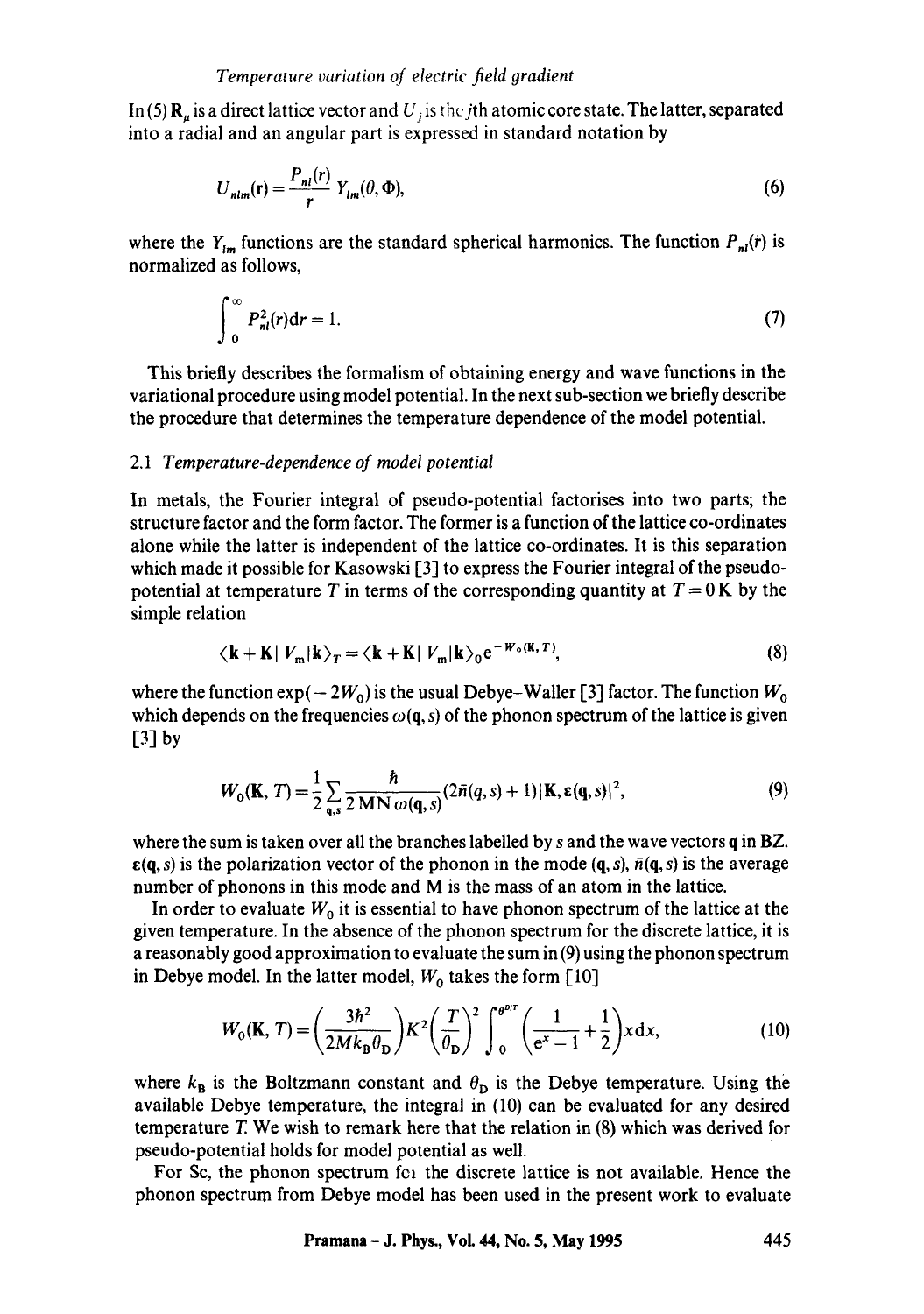#### *B B Paniorahi and N C Mohapatra*

 $W_0(K, T)$ . Using (8) the Fourier integral of model potential at temperature  $T_2$  is expressed in terms of those at  $T_1$  as

$$
\langle \mathbf{k} + \mathbf{K} | V_{\mathbf{m}} | \mathbf{k} \rangle_{T_2} = \langle \mathbf{k} + \mathbf{K} | V_{\mathbf{m}} | \mathbf{k} \rangle_{T_1} e^{-\left[ W_{0}(\mathbf{k}, T_2) - W_{0}(\mathbf{k}, T_1) \right]}.
$$
 (11)

For Sc, the form factors are available [9] at  $T_1 = 293$  K and using these the values at  $T_2 = 11$  K can be calculated from (11) with  $W_0$  determined in (10).

The band structure calculation described in  $\S 2.1$  may be repeated with the temperature dependent model potential discussed above for obtaining energy and eigen functions at the desired temperatures. This makes it possible to determine the Fermi energy and hence the distribution of electrons in Fermi-volume. The latter contributes to EFG. In the following sub-section we derive the expression for the field gradient.

#### 2.2 *Electric field gradient*

Once the true wave functions  $\Psi_r(k, r)$  of all the occupied band states in the full BZ are determined, the field gradient tensor which reduces to a single component, namely, the principal z component for hcp lattice is evaluated using the relation  $[11]$ ,

$$
q_{el} = -\sum_{t,\mathbf{k}} \int \Psi_t^*(\mathbf{k}, \mathbf{r}) \frac{3\cos^2\theta - 1}{r^3} [1 - \gamma(r)] \Psi_t(\mathbf{k}, \mathbf{r}) d^3 r,\tag{12}
$$

where the sum is taken over all the occupied bands  $t$  at the k points in the BZ. The function  $\gamma(r)$  is the radially-dependent antishielding factor [12, 13] which accounts for the distortion of the core states of the atom in question by the nuclear quadrupole moment and the remaining charge distribution in solid, r and  $\theta$  refer to the nucleus in question as the origin and the crystal  $C$ -axis as the  $Z$ -direction. The negative sign before the sum in (12) is a consequence of the negative charge on electron.

Using (4) in (12) and carrying out a considerable amount of algebra, we obtain the final expression for  $q_{el}$  as

$$
q_{el} = \frac{192\pi}{\Omega} \left( \frac{16\pi}{5} \right)^{1/2} \sum_{\mathbf{k}} \omega(\mathbf{k}) \sum_{i} \sum_{\mathbf{k},\mathbf{k}'} C_{i}^{*}(\mathbf{k},\mathbf{K}) C_{i}(\mathbf{k},\mathbf{K}')
$$
  
\n
$$
\times S(\mathbf{K}' - \mathbf{K}) D(|\mathbf{K}' - \mathbf{K}|) Y_{20}(\mathbf{K}' - \mathbf{K})
$$
  
\n
$$
- \frac{1536}{\Omega} \left( \frac{\pi^{5}}{5} \right)^{1/2} \sum_{\mathbf{k}} \omega(\mathbf{k}) \sum_{i} \sum_{\mathbf{k},\mathbf{k}'} C_{i}^{*}(\mathbf{k},\mathbf{K}) C_{i}(\mathbf{k},\mathbf{K}') S^{*}(\mathbf{K}) S(\mathbf{K}')
$$
  
\n
$$
\times \sum_{nlm} \sum_{n'l'm'} (i)^{l'-l} Y_{lm}(\mathbf{k} + \mathbf{K}) Y_{l'm}^{*}(\mathbf{k} + \mathbf{K}') I(nl,|\mathbf{k} + \mathbf{K}|) I(n'l',|\mathbf{k} + \mathbf{K}'|)
$$
  
\n
$$
\times F(nl, n'l') \langle lm|20|l'm'\rangle
$$
  
\n
$$
+ \frac{3072}{\Omega} \left( \frac{\pi^{4}}{5} \right)^{1/2} \sum_{\mathbf{k}} \omega(\mathbf{k}) \sum_{i} \sum_{\mathbf{k},\mathbf{k}'} C_{i}^{*}(\mathbf{k},\mathbf{K}) C_{i}(\mathbf{k},\mathbf{K}')
$$
  
\n
$$
\times S(\mathbf{K}') S^{*}(\mathbf{K}) \sum_{\substack{nlm \\ l'm'}} (i)^{l-l'} Y^{*}_{lm}(\mathbf{k} + \mathbf{K}') Y_{l'm'}(\mathbf{k} + \mathbf{K})
$$
  
\n
$$
\times I(nl,|\mathbf{k} + \mathbf{K}'|) H(nl,l',|\mathbf{k} + \mathbf{K}|) \langle l'm'|20|lm\rangle
$$
 (13)

**446 Pramana - J. Phys., Vol. 44, No. 5, May 1995**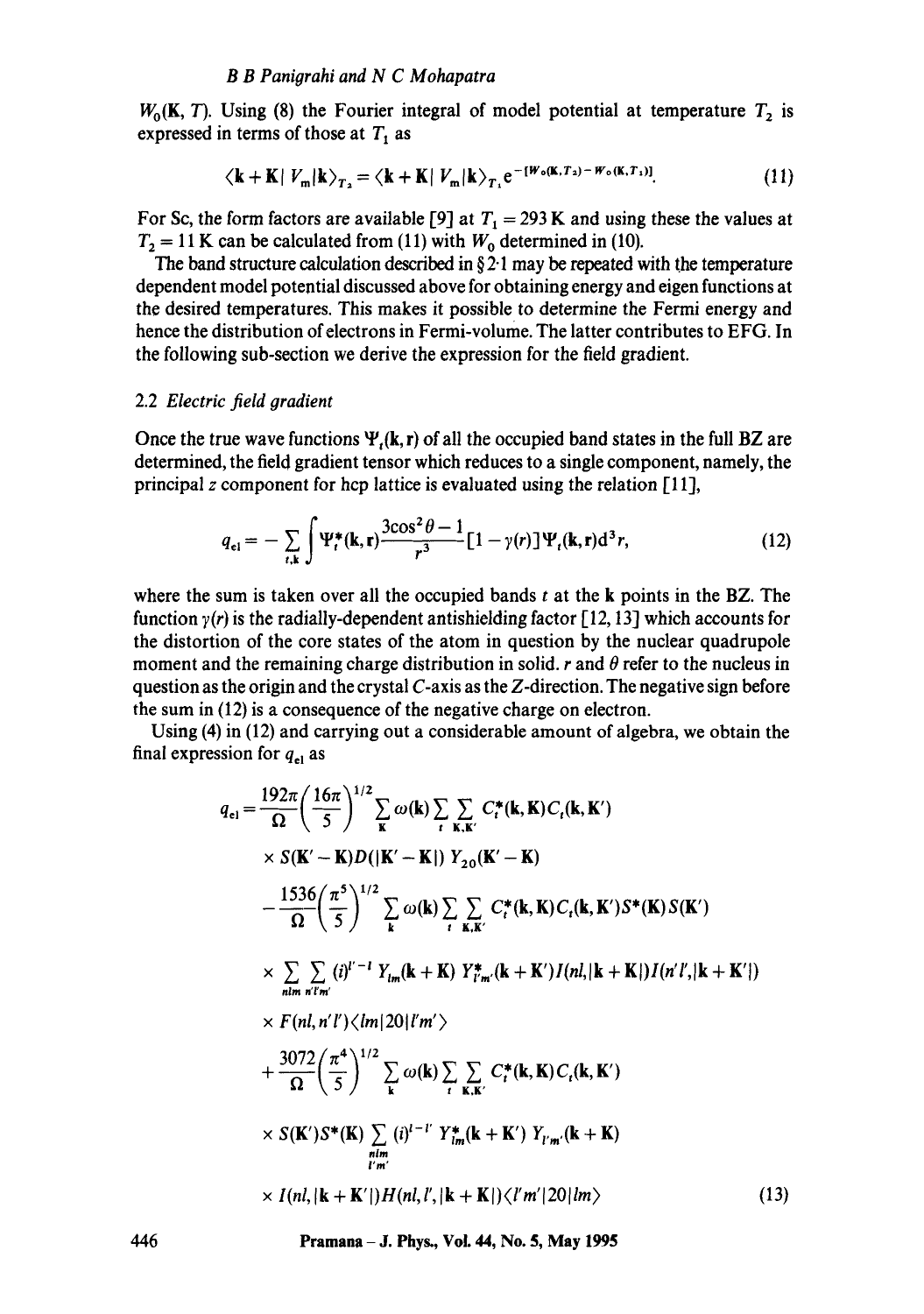where  $\omega(\mathbf{k})$  is the weighting factor assigned to the sample k point in the BZ,  $S(\mathbf{k})$  is the structure factor and i is the imaginary number  $\sqrt{-1}$ . The symbols I, F, H and D stand for the radial integrals,

$$
I(nl,|\mathbf{k}+\mathbf{K}|)=\int_{0}^{\infty}P_{nl}(r)j_{l}(|\mathbf{k}+\mathbf{K}|r)r\,\mathrm{d}r,
$$
\n(14)

$$
F(nl, n'l') = \int_0^\infty P_{nl}(r) P_{n'l'}(r) \frac{[1 - \gamma(r)]}{r^3} dr,
$$
\n(15)

$$
H(nl, l', |\mathbf{k} + \mathbf{K}|) = \int_0^\infty P_{nl}(r)(r) j_{l'}(|\mathbf{k} + \mathbf{K}|r) \frac{1 - \gamma(r)}{r^2} dr,
$$
 (16)

$$
D(|\mathbf{K}' - \mathbf{K}|) = \int_0^\infty j_2(|\mathbf{K}' - \mathbf{K}|r)[1 - \gamma(r)] \frac{1}{r} dr,
$$
 (17)

where  $j_i$  is the spherical Bessel function of order *l*.

The notation  $\langle l_1 m_1 | l_2 m_2 | l_3 m_3 \rangle$  stands for angular integral

$$
\langle l_1 m_1 | l_2 m_3 | l_3 m_3 \rangle = \int Y_{l_1 m_1}^*(\theta, \Phi) Y_{l_2 m_2}(\theta, \Phi) Y_{l_3 m_3}(\theta, \Phi) \sin \theta \, d\theta \, d\Phi. \tag{18}
$$

The first, second and third  $k$ -sums in (13) give contributions from the pure plane wave (PW-PW), the tight binding (TB) and the hybrid (plane wave-tight binding and tight-binding-plane wave) part of  $\Psi$ , respectively.

The contribution to EFG from the lattice ions, evaluated in point-ion approximation [2], is given by

$$
q_{\text{latt}} = Z(1 - \gamma_{\infty}) [0.0065 - 4.4584(c/a - 1.633)]/a^3,
$$
 (19)

where a and c are the lattice parameters of hcp lattice, Z is the valency of atom and  $\gamma_{\infty}$  is the Sternheimer antishielding factor [13]. The contribution,  $q_{\text{lat}}$  at different temperatures can be computed from  $(19)$  by using the lattice parameters a and c at the corresponding temperatures.

## **3. Results and discussion**

The results of EFG in scandium evaluated at 293 K have been published before [7, 8]. In the present work we have followed the same procedure as in the previous work [7, 8] but with the temperature-dependent model potential so that we have now results of EFG both at 293 K and 11 K for comparison. Since the procedure has been discussed in great detail in our previous work [7, 8], we shall briefly deal here only with the salient features of the present work leaving the details to the previous work [7, 8].

In Sc the states ls through 3p have been treated as core states, each of which is represented by a single TB function. The atomic core functions used for this purpose are the Hartree-Fock functions of Clementi [ 141. Energy and wave functions are calculated at 144 representative k points in the 1/24th irreducible part of the BZ. For this purpose the triangular prism denoting the irreducible part has been divided into nine equal parts by slicing it along the C-axis in perpendicular direction. Each part is further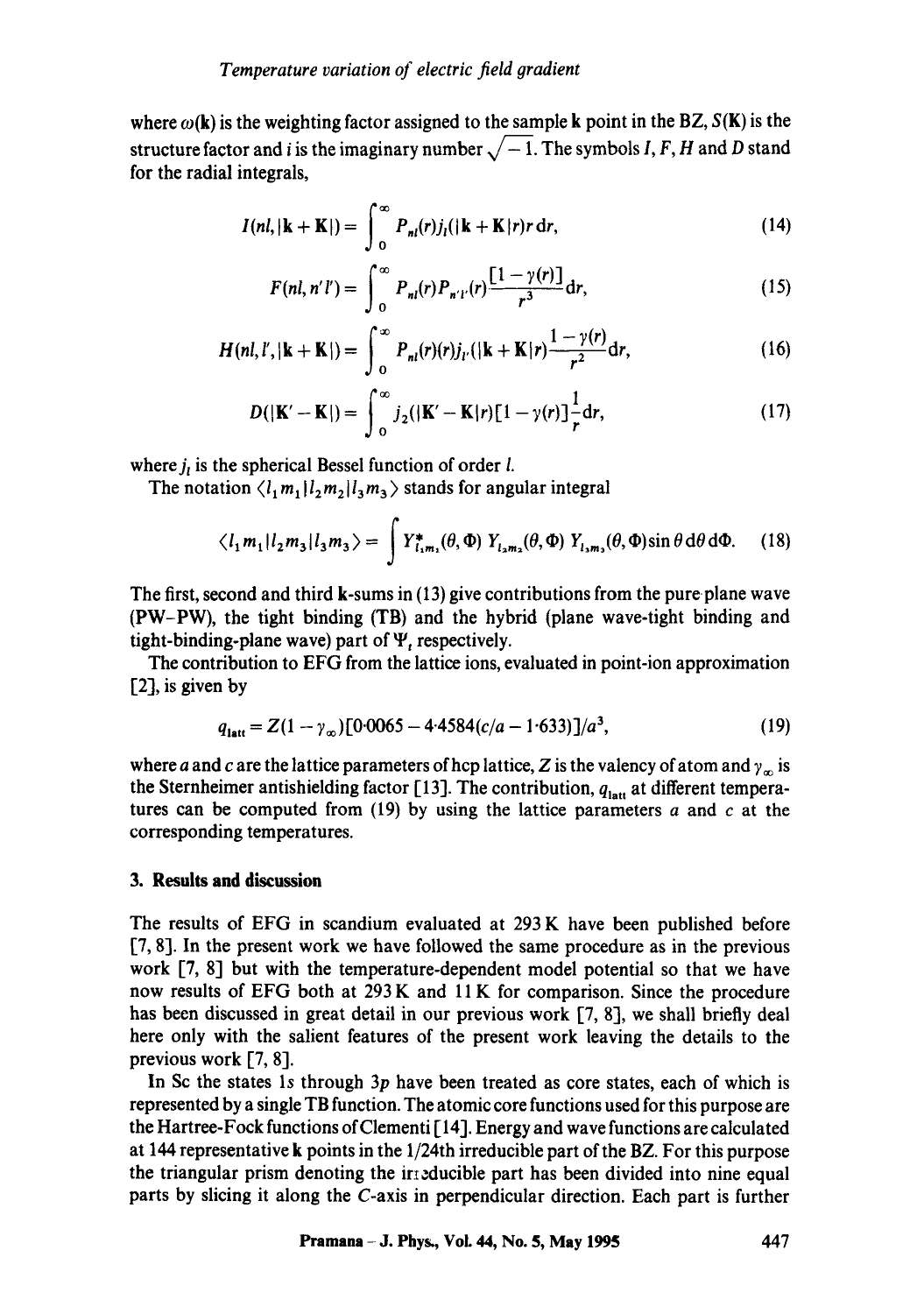#### *B B Panigrahi and N C Mohapatra*

divided into 16 equal-volume sub-prisms. The centroid of each sub-prism is chosen as the representative k-point at which band calcu!ations are carried out. To each k-point a weighting factor  $\omega(\mathbf{k})$  in proportion to the volume it represents is assigned. For Sc the volumes being equal, the weighting factors are also equal for all the 144 k-points. This choice amounts to using 3456 (144  $\times$  24) k-points in the full BZ.

At each k-point the model wave function  $\chi_t$  has been expanded in 23 plane waves corresponding to the shortest 23 wave vectors  $|\mathbf{k} + \mathbf{K}|$  for that **k**-point. This makes the size of the matrix  $23 \times 23$ . With this, choice energy and eigen functions are found well converged. The energies of occupied band states have converged to within 0.001 Ry. The band calculation is carried out at both 293 K and 11 K. For the latter temperature, model potential is evaluated using the values at 293 K in (11) after calculating  $W_0$  in Debye model. It may be noted here that  $W_0$  obtained in this model will be a good approximation to its exact value. The latter could not be evaluated as the phonon spectrum of Sc lattice is not available in the literature.

The results of band calculation at 293 K are compared with those of the other works [5]. There is overall agreement between the two calculations. Details of comparison are given in the previous work [7, 8]. Fermi energy is determined by counting the number of occupied band states at all the representative k-points such that the total number of conduction electrons are accommodated. This procedure is repeated for both the temperatures. It is found that the Fermi energy changes slightly, but the number of occupied states at each sample k-point remains the same at both the temperatures. This is so because the change in energies of band states due to variation of temperature in the range considered is so little that it does not affect the distribution of Fermi-volume electrons. It does however bring about changes in the character of the wave function. With a view to examining the latter, we have compared the coefficients  $C_r(k, K)$  of occupied bands at two temperatures at some of the sample k-points. We find a very small change in their values. This analysis suggests that the variation of the model potential with temperature is perhaps not significant in the given temperature range. In order to see how much is the change in the form factor due to the temperature variation, we have calculated the ratio of  $\langle \mathbf{k} + \mathbf{K} | V_m | \mathbf{k} \rangle$  at 11 K to its value at 293 K. This ratio, as can be seen from (11) is equal to  $exp[W_0(K, 11^\circ) - W_0(K, 293^\circ)]$ , which in view of (10) turns out to be  $\exp(0.009571 \, K^2)$  in case of Sc. The latter is less than 1.01 for the largest K used in the calculation. This shows that model potential differs less than by 1% when the temperature is changed from 293 K to 11 K. This is indeed a very small change, which explains why there is marginal change in the character of wave function and no change in the distribution of Fermi-volume electrons. This analysis also leads one to expect a small change in the electron contribution to EFG due to change of temperature from 293 K to 11 K.

We now discuss the field gradient results. Since  $\gamma(r)$  for Sc is not available in the literature, we have assumed it as zero while evaluating integrals in  $(15)$ - $(17)$ . This assumption was also made in our previous work [7, 8] while evaluating EFG in Sc at 293 K. This assumption, as explained in our previous work [7, 8], would significantly affect only the pure plane-wave (PW-PW) part of the contribution to EFG. Its effect on the contribution from the non-plane wave part of  $\Psi$ , is expected to be negligible for reasons explained in the previous work [7, 8]. Although  $\gamma(r)$  is put equal to zero, an estimation for the shielded PW-PW contribution has been made in the same way as reported in the previous work [7, 8]. The shielded PW-PW contribution is obtained by enhancing the unshielded ( $\gamma(r) = 0$ ) value by a factor (1 -  $\gamma_{\infty}/2$ ). The validity of this assumption is discussed in [7].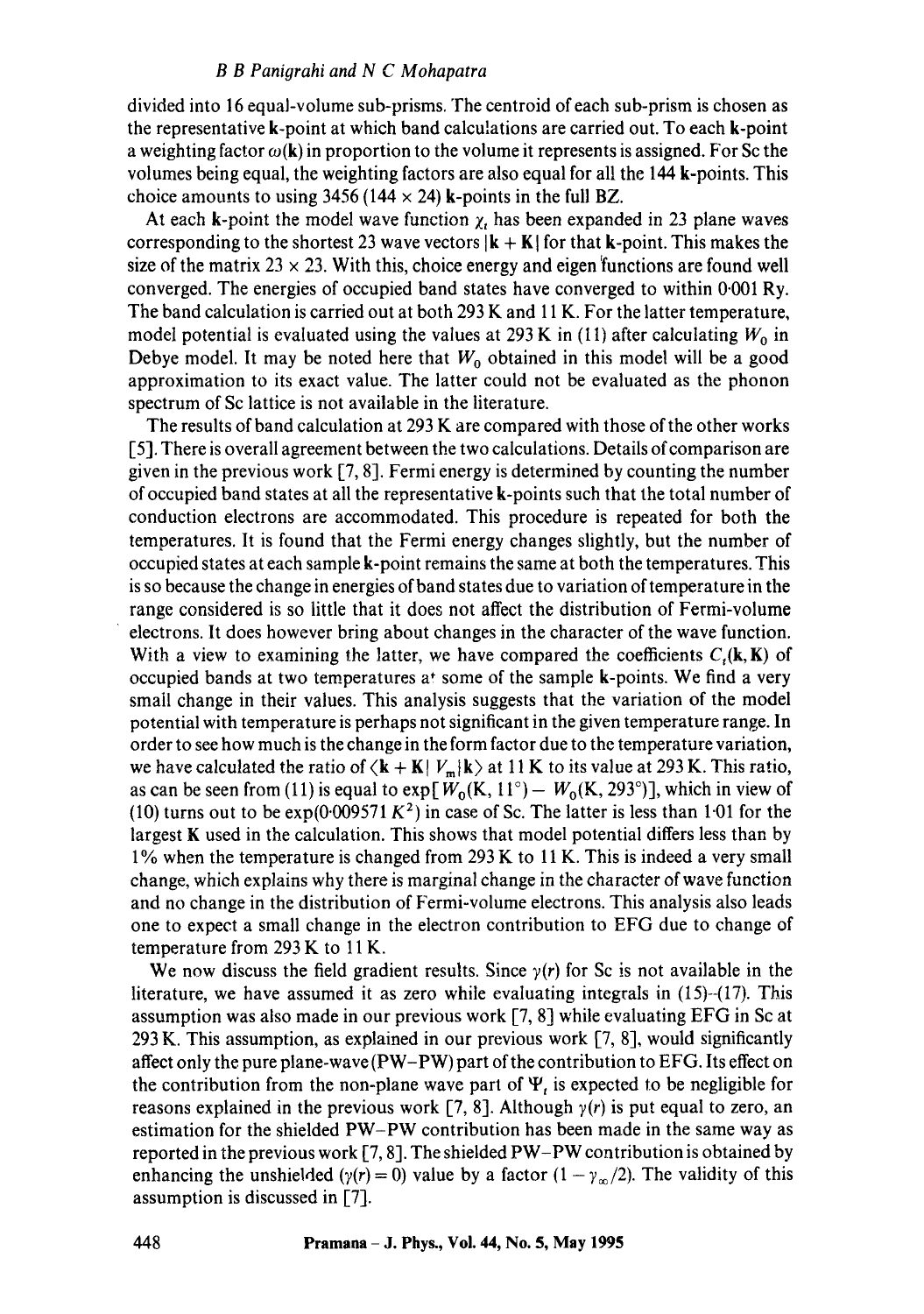The integrals in (14)–(17) are evaluated by generating each integrand at 201 mesh points chosen in a log scale,

$$
r_n = r_1 e^{(n-1)h},\tag{20}
$$

where the mesh size  $h = 0.045$  au and  $r_1 = 0.00237$  au. The farthest distance up to which integration has been carried out has the value  $r_{201} = 19.21089$  au. The values of the angular integrals in (18), on the other hand, are taken from the tabulated values [ 15] for the allowed combinations of angular momentum. The rules of addition of angular momentum suggest that the only allowed combinations in Sc, where there are no d cores, are  $s - d$ ,  $p - p$  and  $p - f$  in spectroscopic notation. The contributions to EFG from these terms are evaluated separately, with a view to finding their relative importance. In addition to these, there is a contribution, referred to 'distant' contribution [7] which arises from the  $l=0$  component of electronic charge distribution located on lattice sites other than the one in question. The lattice contribution to EFG has been calculated using (19) for the two temperatures. The electronic and lattice contributions at the two temperatures are summarized in table 1. In the present work as well as in the previous calculation [7, 8] the value of  $\gamma_{\infty}$  used is -23.104. It refers to the solid-state value rather than the free-ion value and is taken from the work of Schmidt *et al* [16].

From table 1, it is seen that the change in the electronic contribution due to temperature variation is indeed small as expected. This is due to the small change in model potential in the given temperature range. At each temperature, it is noticed that the  $p - p$  contribution has the largest magnitude. This is understandable because the p-states give the most asymmetric charge distribution. Comparing the individual components of electronic contribution at the two temperatures, one notices from table 1 that the values at  $293 K$  are systematically lower in magnitude than those at 11 K. This may be explained by the reduction of the strength of potential. In the Kasowski formalism [3], we have seen before that the Fourier integrals of model potential at 11 K are larger than those at 293 K by the factor  $exp(0.009571 \text{ K}^2)$ in Sc. This suggests that potential at  $11 K$  is stronger than at 293 K. As a result the electron distribution at 293 K is more free-electron-like than at 11 K. Accordingly, s-character of charge distribution increases at the expense of the more important p character at 293 K and causing a reduction in the magnitude of EFG. The lattice contribution to EFG, on the other hand, changes more significantly than the electronic contribution and this results primarily from the change in the *c/a* ratio of the lattice due to temperature variation. Adding  $q_{el}$  to  $q_{latt}$ , the net EFG comes to  $-8.009 \times 10^{13}$  esu/cm<sup>3</sup> and  $-3.756 \times 10^{13}$  esu/cm<sup>3</sup> at 293 K and 11 K respectively. Results from experiment [17] as well as from other work [18] are available only at 293K. The experimental result [17] of which the sign is undetermined is:  $|q| = 13 \times 10^{13}$  esu/cm<sup>3</sup>. The result from Blaha *et al* [18] who have used the linearizedaugmented plane wave procedure is  $q = 32 \times 10^{13}$  esu/cm<sup>3</sup>. As far as the magnitude of EFG is concerned, the present result is more close to experiment [17] than those of Blaha *et al* [18]. But as to the sign of EFG, nothing can be said conclusively until the sign of experimental EFG is determined. The present result is likely to improve if  $\gamma(r)$ appropriate to solid state is used in the calculation instead of estimating its effect as has been done in the present work.

It is suggested that attempts be made on the experimental side to measure the EFG in Sc at 11 K so that it would offer a good test for the accuracy of the present result.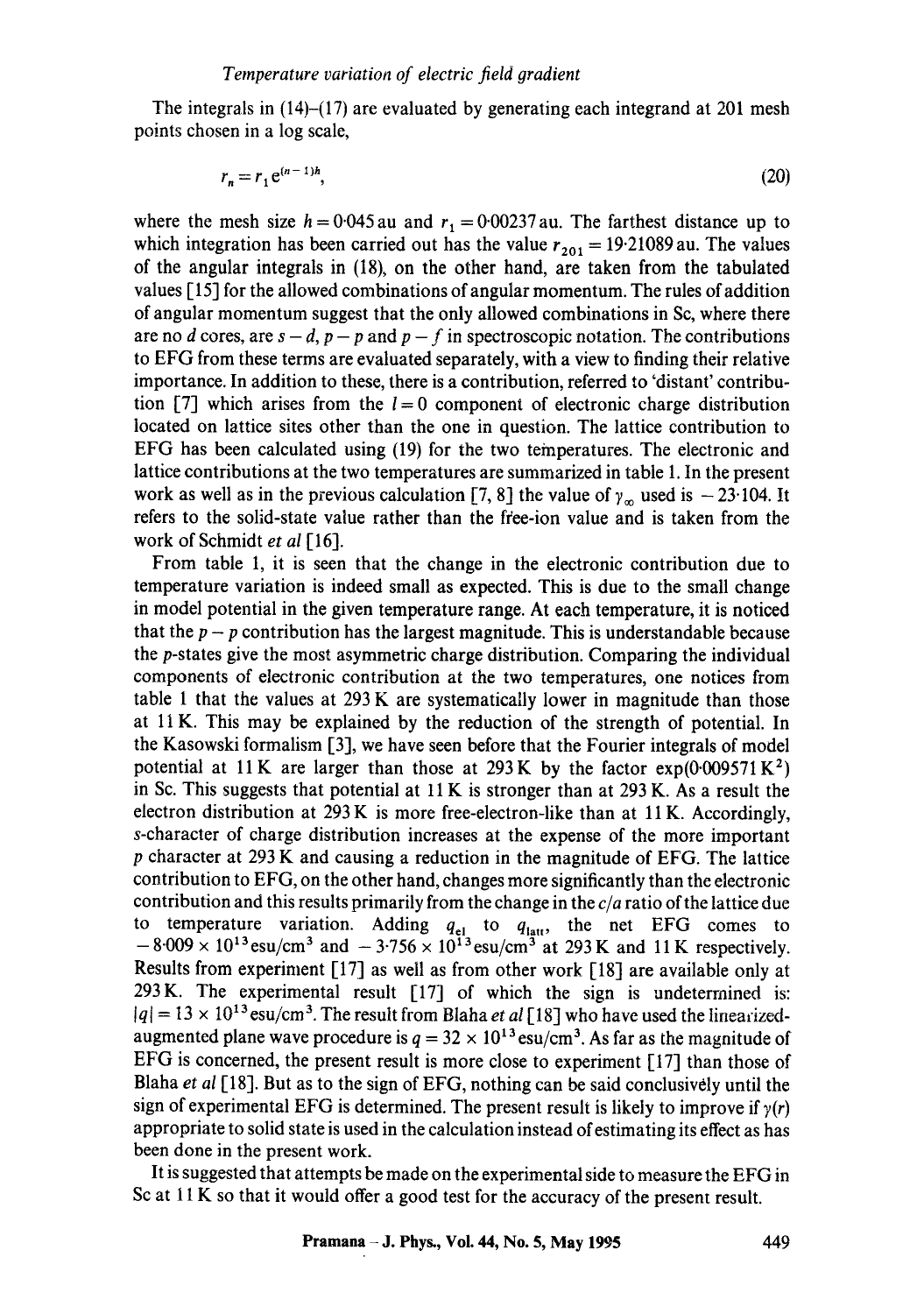| Table            |                     |          |                    |              |          |                     |          | 1. Electric field gradients in hcp scandium metal at 11 K and 293 K. EFG's are expressed in units of 10 <sup>13</sup> esu/cm <sup>3</sup> . |        |
|------------------|---------------------|----------|--------------------|--------------|----------|---------------------|----------|---------------------------------------------------------------------------------------------------------------------------------------------|--------|
|                  |                     |          |                    | Present work |          |                     |          |                                                                                                                                             |        |
|                  |                     |          |                    | $q_{\rm el}$ |          |                     |          |                                                                                                                                             |        |
|                  | $PW-PW$<br>shielded | $s-d$    | $p - q$ $q - q$    |              | dist     | Total<br>$q_{el}$   | Net q    | Other work* Expt.<br>Net $q$  q <br>Net $q$                                                                                                 |        |
| $q_{\rm lat}$    |                     |          |                    |              |          |                     |          |                                                                                                                                             |        |
| 128-390          | $-6.200$            |          | $-4854$ $-119.643$ |              |          | $-346$ $-0.132.146$ | $-3.756$ |                                                                                                                                             |        |
| 293 K 122:176    | $-5.724$            | $-4.808$ | $-118-231$         | $-1.324$     | $-0.098$ | $-130.185$          | $-8.009$ | $32 - 0$                                                                                                                                    | $13-0$ |
| Blaha et al [18] |                     |          |                    |              |          |                     |          |                                                                                                                                             |        |
|                  |                     |          |                    |              |          |                     |          |                                                                                                                                             |        |

 $\bar{\psi}$